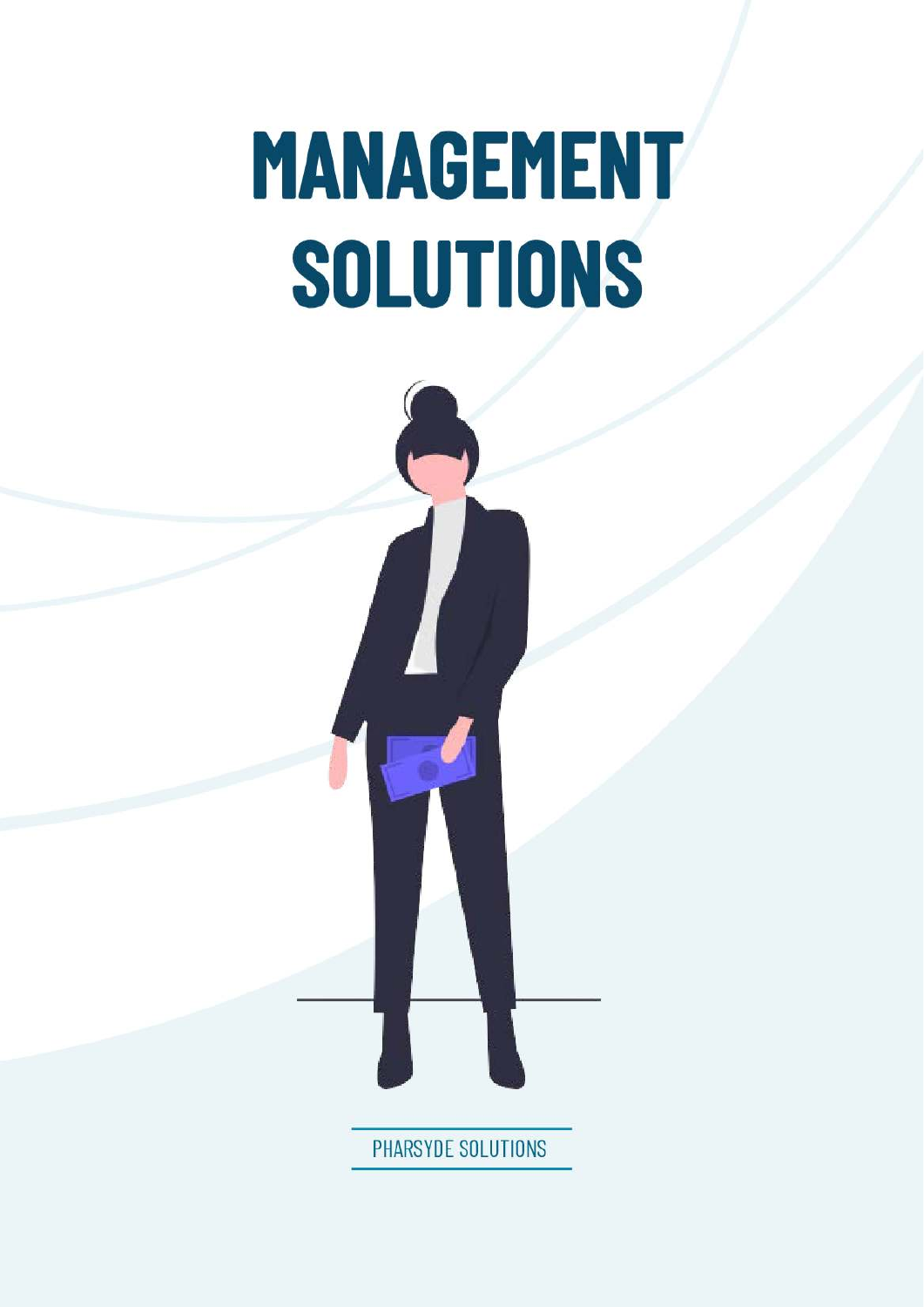# **Solutions that make life better**

## **Welcome!**

Welcome to Pharsyde!

This booklet has a really quick overview of our management support services, to give you an idea of what we can do to take your business to the next level.

Pharsyde was born out of pure luck - our founder, Tamryn, was in the right place at the right time and she was brave (or stupid) enough to take a chance. She was a good accountant and figured that running an accounting firm would be easy enough - boy was she wrong!

There is SO much more to running a business than being good at your core skill.

So, after many mistakes and lots of very hard lessons, Tamryn evolved Pharsyde into a complete support base for small business owners.

We want to help you stay in business. We want to help you grow. We want to help you THRIVE.

We solve problems. Even ones you never knew you had.

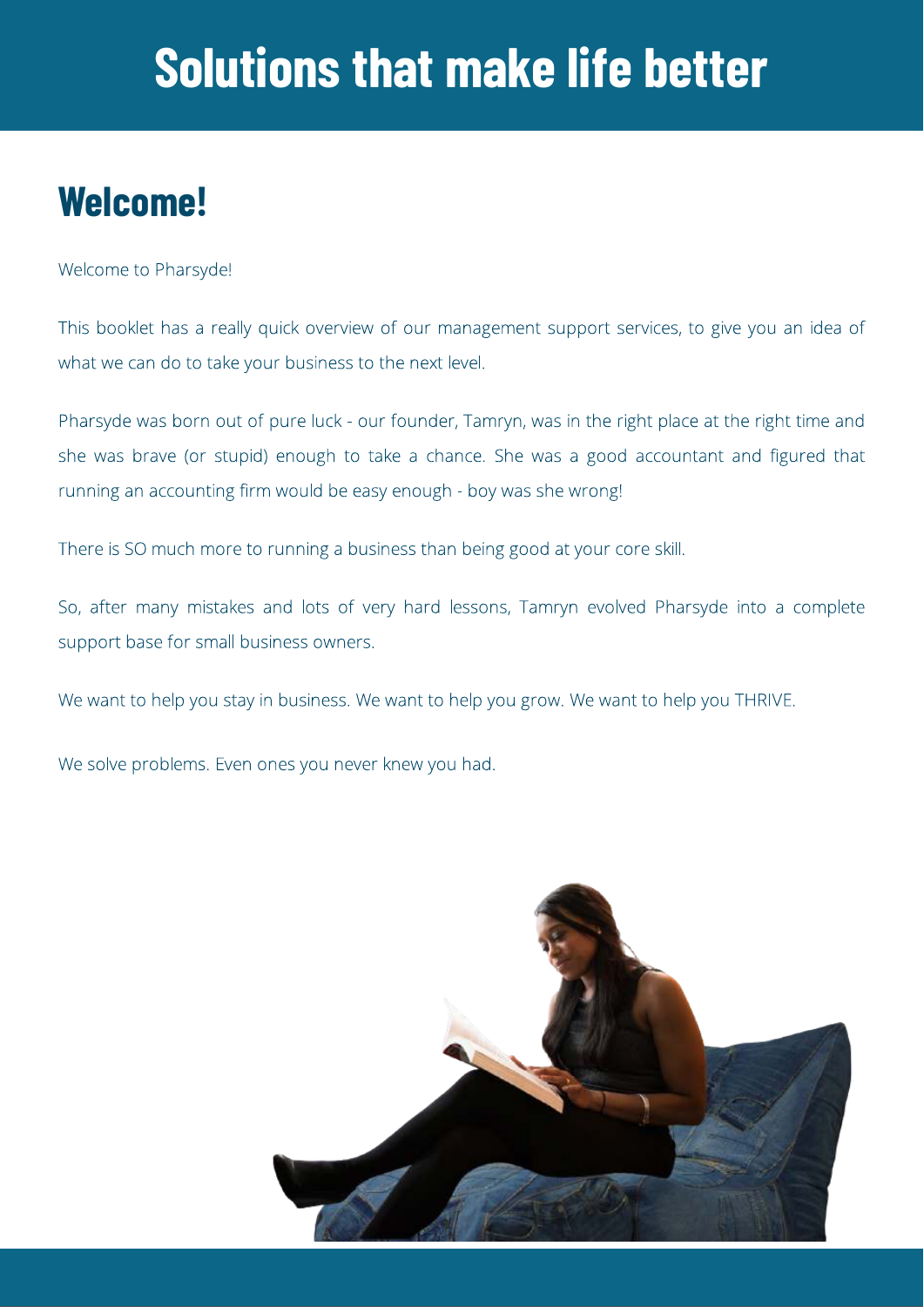### **Want to take your business to the next level?**

You started your business because you were passionate about something.

We seriously doubt you were passionate about administration and business-building! But in order to have a successful business, you need to work on all facets of business - not just the one thing you are good at.

Most business owners have two dreams when they open a business: they want to impact the world in some way, and they want to create freedom for themselves.

Sadly, owning a business almost always results in you having *less* freedom than before, not more. There is SO much to running a successful business, and it is impossible to do it all alone. It's also easy to have things running "fine" and not realise that you could have so much more!

We come alongside you and help you create a healthy, sustainable and growing business by teaching you the things you need to know, helping you create the systems and processes that are vital to survival and providing you with all the tools you need to build a business that can exist without you. A business that makes your dreams come true, without sucking the life out of you!

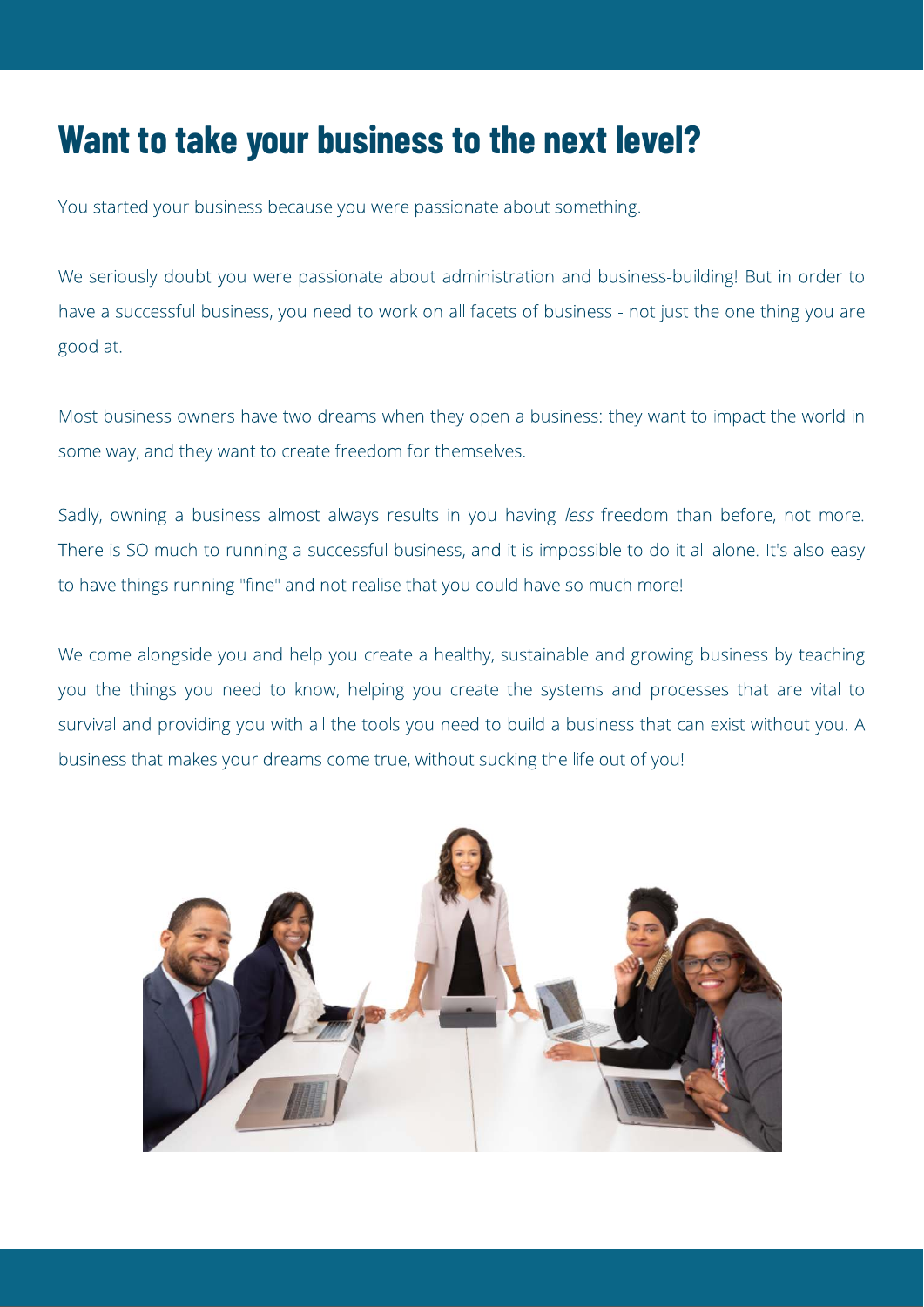# **Planning for growth**

Many businesses fail. And most failures are due to running out of money. This even happens to businesses that, on the surface, are making a profit. It can sometimes happen despite growth. Growing too fast – sometimes referred to as over-trading – can lead to cash shortages and failure.

#### **The common reasons businesses fail in the first five years:**

- A confusion between profits and cash, and the delaying of tracking cash until it's a critical problem — small business start-ups are very prone to simply running out of cash
- $\bullet$  An inability to build a profitable business model without an understanding of revenue, expense drivers and product margin
- Failure to create and communicate concise value propositions in a clear and compelling way
- No real differentiation in the market, which makes price the only competitive advantage
- Emotional pricing instead of strategic pricing; reacting to gut feel and emotion rather than data
- Not communicating with customers to understand their needs, leading to a lack of understanding of the market
- Lack of strategic business planning
- Rapid expansion leading to over-spending and running out of cash
- A lack of systems and processes for operations, as well as sales and marketing (both are important)

#### It doesn't get any easier after five years. Growth brings opportunity, but also a new set of problems to tackle

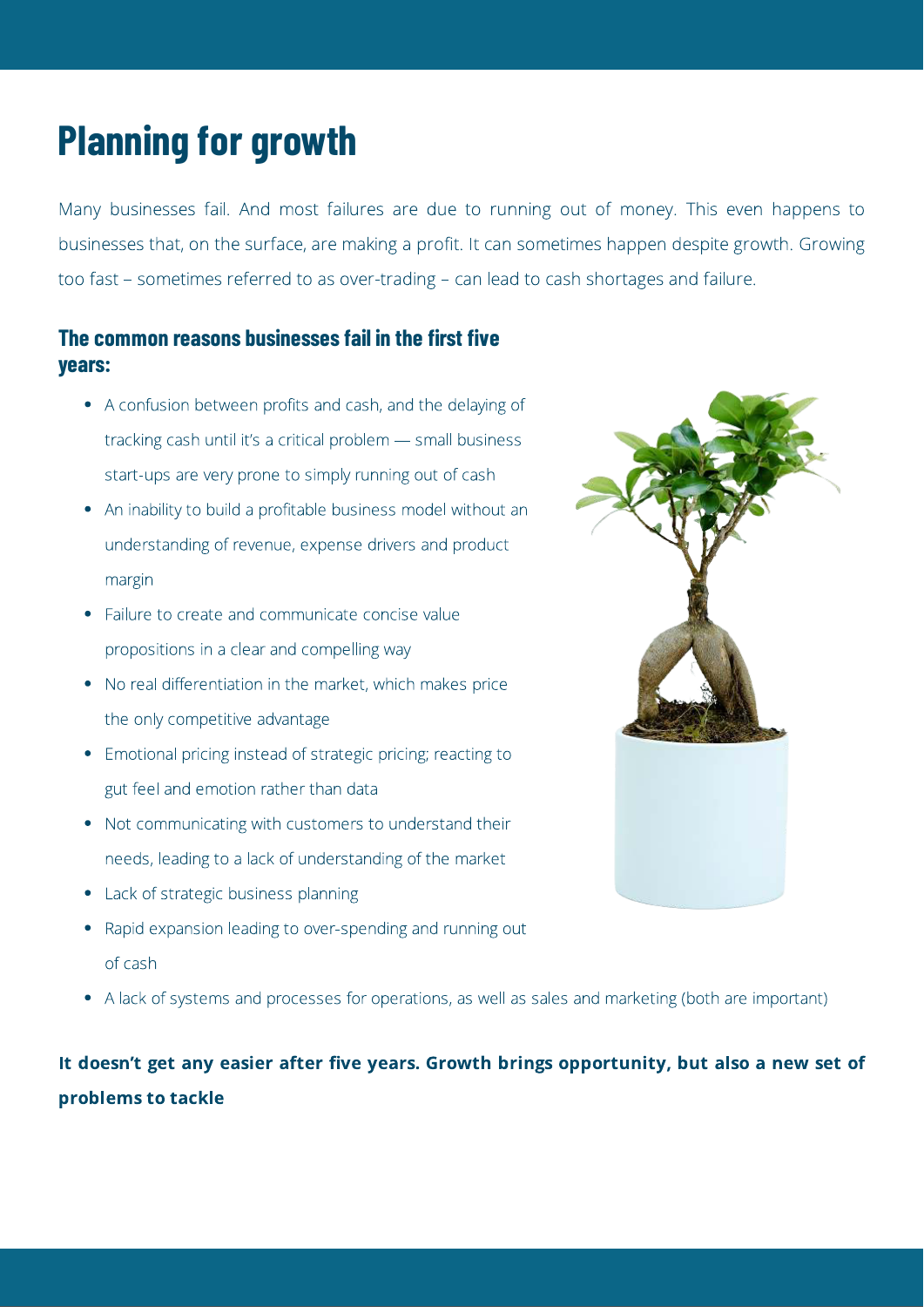The solution is having a plan. It's having a strategy. It's understanding the numbers and having access to accurate forecasting, budgeting and planning for future cash flow needs. Having access to regular management information in real time, and an understanding of the difference between cash and profit, will help you to avoid business failure. And it will help you to build a more successful and profitable business.

#### **So we offer a complete real-time management reporting solution to help you.**

Every month we produce detailed business management reports for you and help you to understand and interpret the numbers. You benefit from:

- Business management information, which will help you understand exactly what is going on in your business
- Analysis of financial trends, to help you make better business decisions and improve your profits
- Regular review meetings. We'll even attend your board meetings if needed, as a resource you can call upon for business advice, acting as a facilitator or sounding board for your ideas
- Help with setting your business, and even personal, goals. After all, your business is part of your life
- Help identifying and tackling the major challenges facing your business



Whatever your business, you will find one of our Management Reporting bundles to suit your needs. . To help you identify the best option for you, book a Zoom call with us and we will walk you through all the options.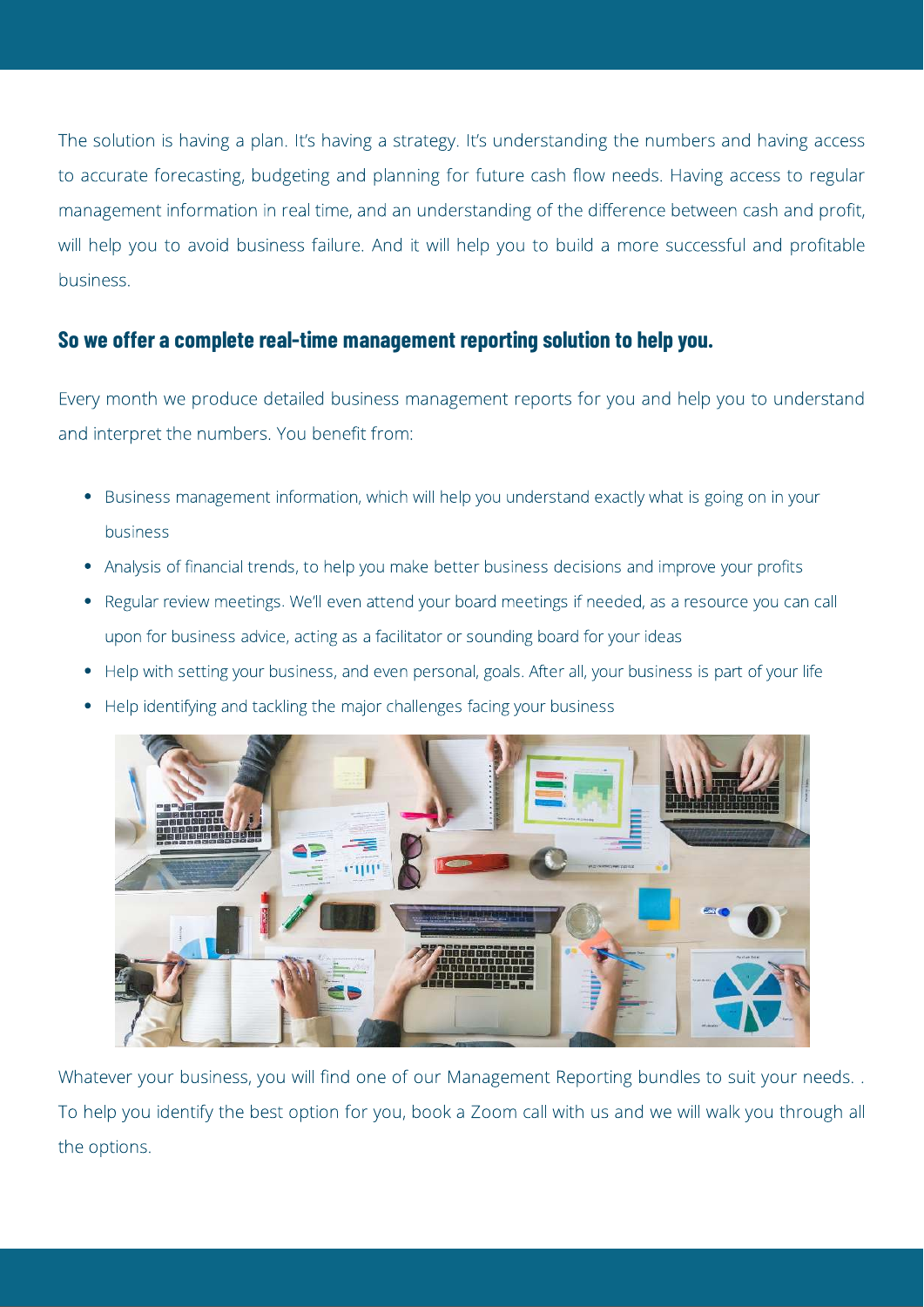#### **We also do Strategic Planning!**

Our strategic planning programme will help you identify what you want to achieve and how to get there. We work with you to create a roadmap that gives you a clear picture of how to build the business you want.

This service is for ambitious business owners who want to get better results. Some of the key areas that we may cover, if they are important, to you include:



- How to set and achieve your personal and business goals
- How to identify and tackle the major challenges facing your business
- How to sell your products and services for what they are really worth
- How to win more customers and earn more money from them - than ever before
- How to never lose a customer again because of customer service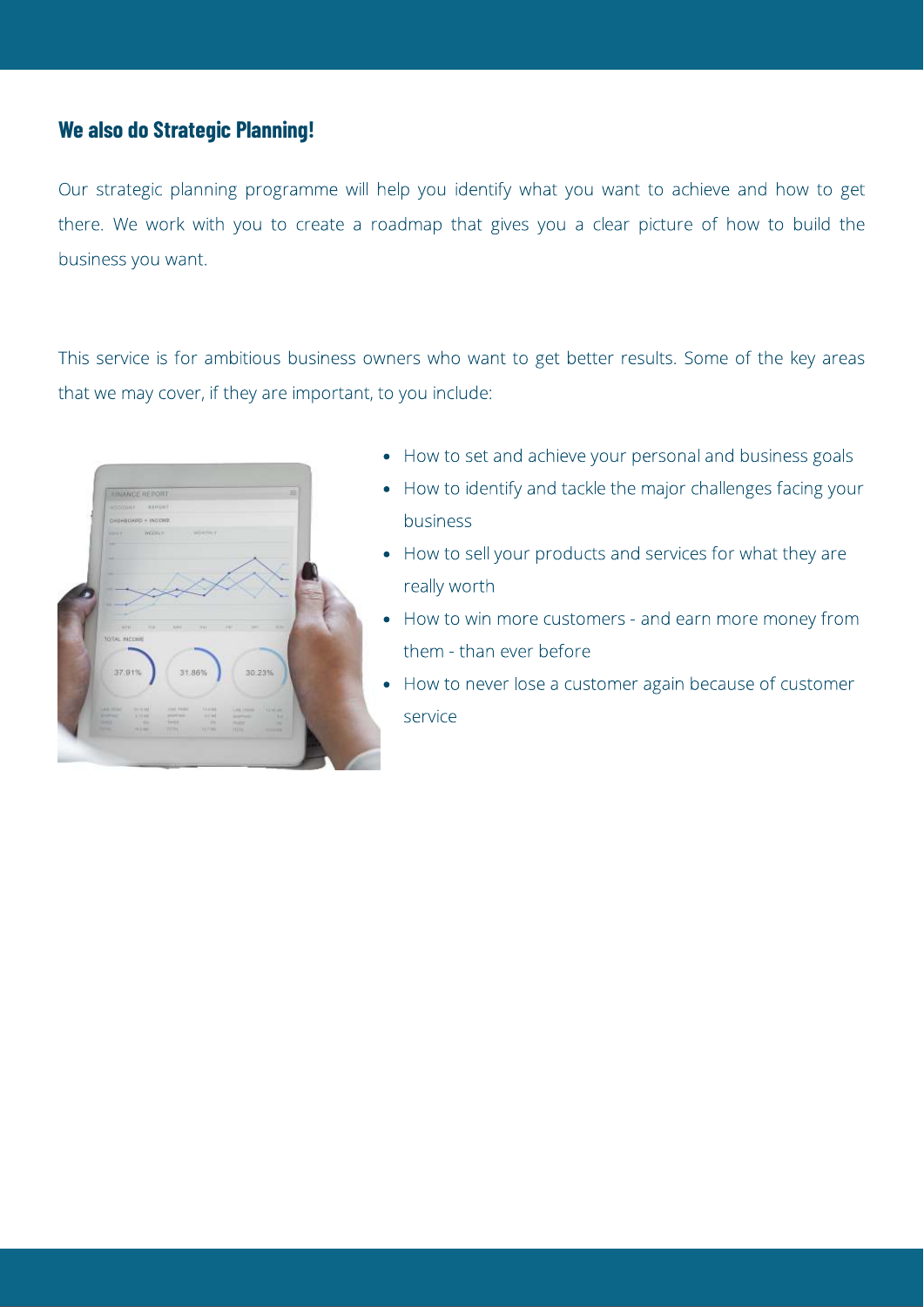# **Ensuring Your Foundation is Solid**

You need the peace of mind that comes with having every "i" dotted and every "t" crossed. We help you set up the backbone of your organisation so that you can sleep deeply at night, knowing that you are fully compliant in every way possible.

That involves more than simple accounting!

#### **Director Duties Training**

As the owner of a business you are legally required to comply with a long list of duties and responsibilities. It's a hassle, and global governments are quick to penalise if you miss one.

The scary thing is, that most business owners *don't even know* all of their legal responsibilities!

We can teach you all the things you need to be doing to ensure that your business - and you - are 100% compliant and that you are being the absolute best CEO that you can be.

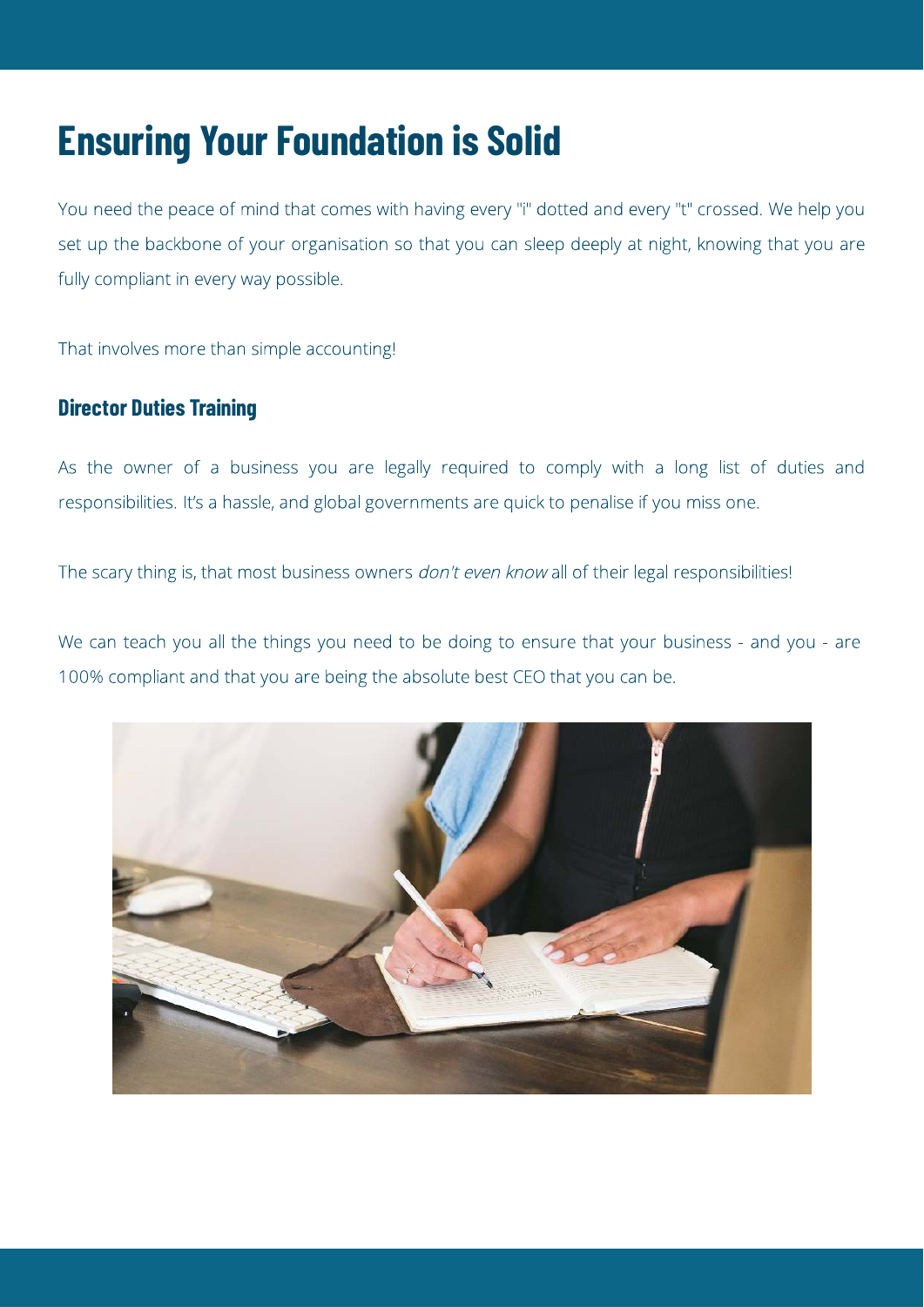# **Smoothing Operations**

So now you know where you are headed and you have the foundations of a legal business in place. The next step is to ensure that your operation runs smoothly. You want your machine to be as efficient as it can be, costing as little possible and maximising your returns!

Here are a couple of the ways we can help you achieve this.

#### **Business Architecture Consulting**

Business Architecture is about understanding, enabling and integrating the building blocks of an organisation to unlock the realisation of its strategic and financial objectives. In plain English? It's about understanding how your business works and setting up all its systems in such a way that you easily and efficiently achieve your goals.

Our amazing certified Enterprise Architect will use various models and analytical approaches to provide you with a blueprint to reduce complexity, improve efficiency and to help you easily make informed decisions for organisational change and development

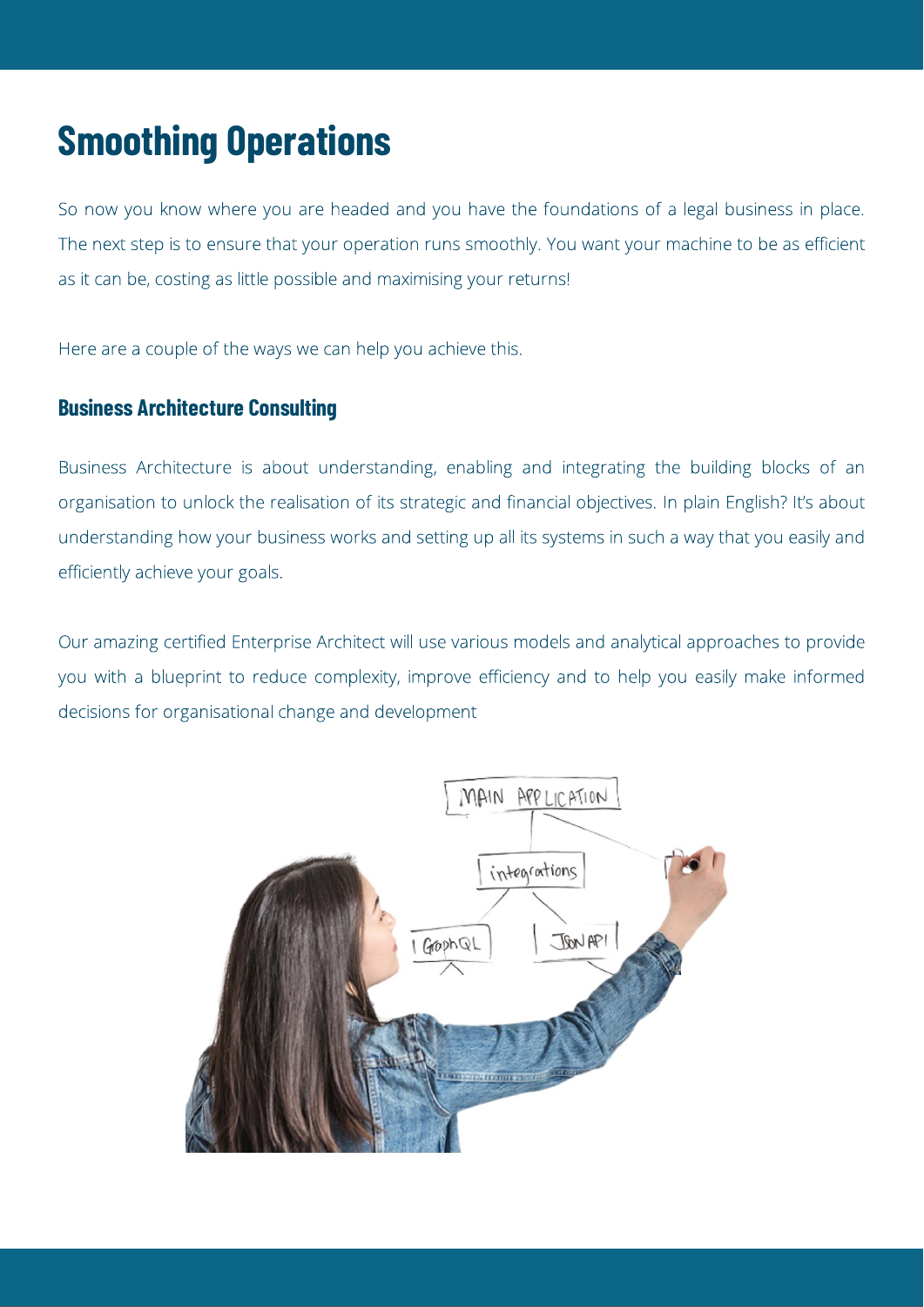#### **System and Process Development**

A slightly simplified and watered down version of business architecture development.

We will help you review, streamline and document your internal processes and procedures so that your business is ready for growth. This isn't just about increasing sales, this is making sure that if your sales do grow, your business and your team are ready to deliver!

#### **Cash Planning and Management**

Forecasting and budgeting help you plan and will give you an early-warning signal if you are likely to face cash shortages. Our forecasting service looks at each of your forecast profits, cash and net assets giving you a complete picture of what your business might look like in the future. This is a powerful business planning tool that banks very often insist on seeing as part of a finance application. But you shouldn't really be doing cash planning for the bank, you should 100% be doing it to move your business forward!



#### **Stock Control**

Stock control and management will help you keep track of stock levels to ensure you never hold too much stock (which ties up cash) or run out (and miss out on sales). We can set up a stock management system that simplifies purchase orders, transfers and stock-takes. If you need to keep a tight handle on your stock, then this is for you.

And we even have an option that includes us coming to do stock-take for you, who wouldn't want that?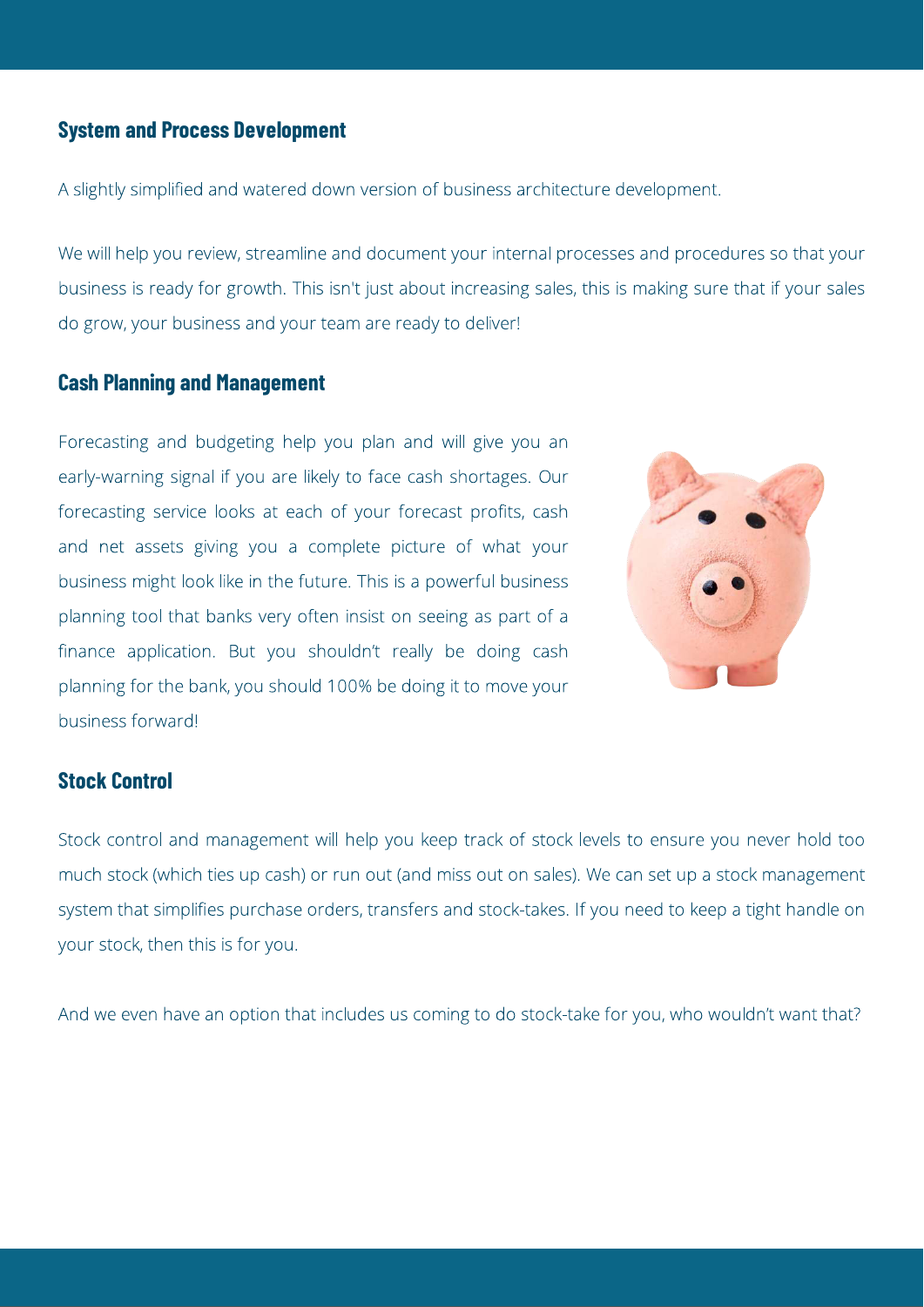

#### **Full Asset Management**

More than just a list of assets. We can assist in the tagging and tracking of your company assets in addition to the creation and maintenance of you complete asset register. We do annual onsite audits and reviews, inclusive of annual insurance reviews.

#### **Profitability Advisory**

Are you maximising your profitability?

We help you to assess the 9 drivers of profit and make sure that you are earning the absolute most that you can earn. We also do cost and efficiency assessments to make sure that you are not wasting money or resources.

#### **Performance Mangement**

We helped you put a plan in place, and we've helped you smooth your operations - but how do you track the results?

We can also help you create KPIs (Key Performance Indicators) that actually work for you and your business and we will help you to track and measure them and analyse the results.

Because the only way you can continually improve, is if you are measuring performance!

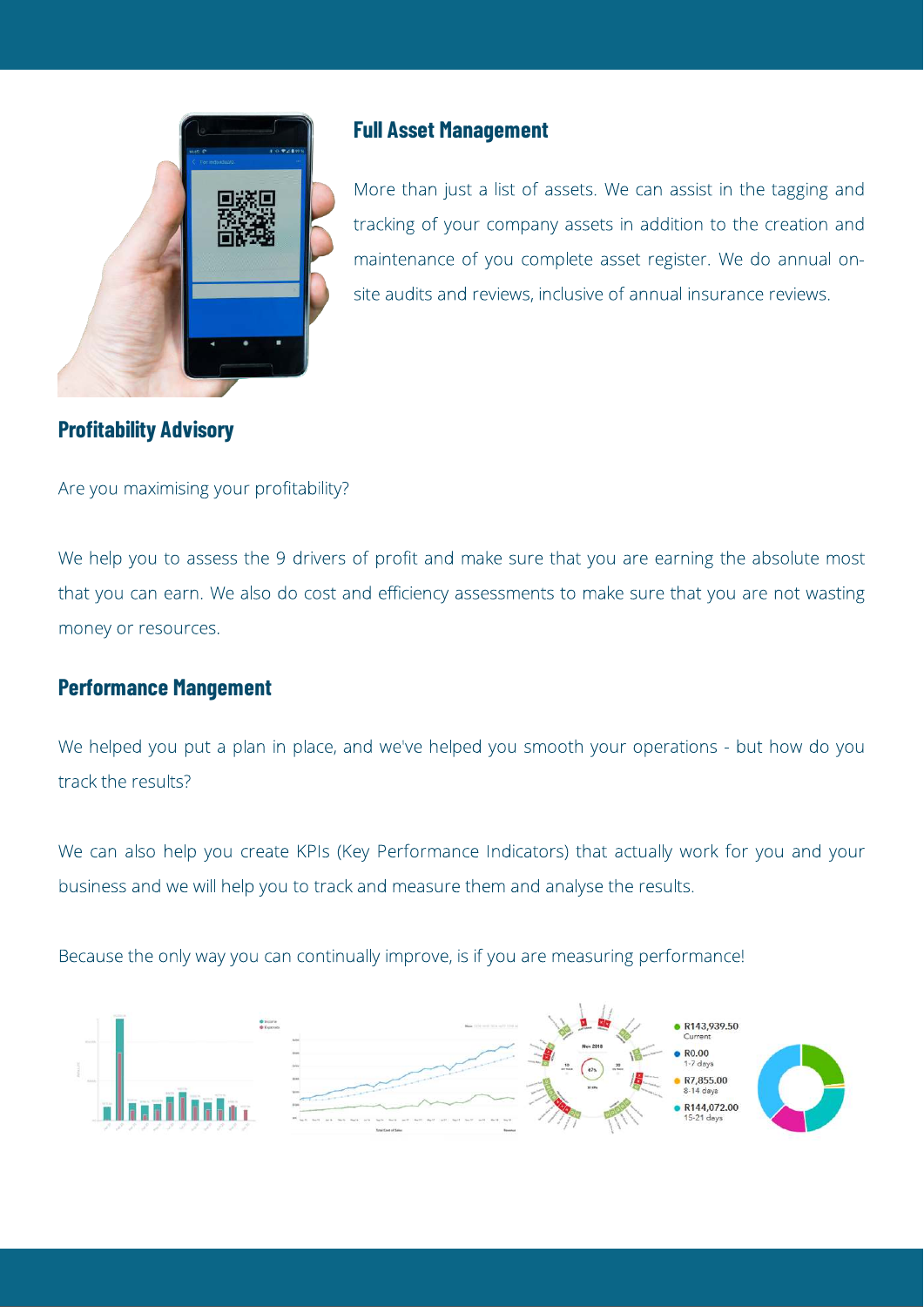# **We're not done just yet...**

In addition to all the services above, we also offer training in the following areas:

#### **Lean Coaching**

Lean Coaching is about helping people to reach their potential, thus optimizing their own performance and the value that they then add to the organization. When leaders learn and practice lean coaching, a culture of continuous improvement becomes pervasive and long-lasting.

Transformation to a lean management system takes significant time and practice. Accordingly, Lean Coaching consists of regular sessions to develop continuous improvement skills and it is so incredibly worth it!

#### **Good Governance**

Knowing your directors duties is your first step, but implementing them AND running a business in a moral and ethical manner is what Good Governance is all about.

Its about being the best business owner you can be - having a positive impact on everything and every person that your business touches.

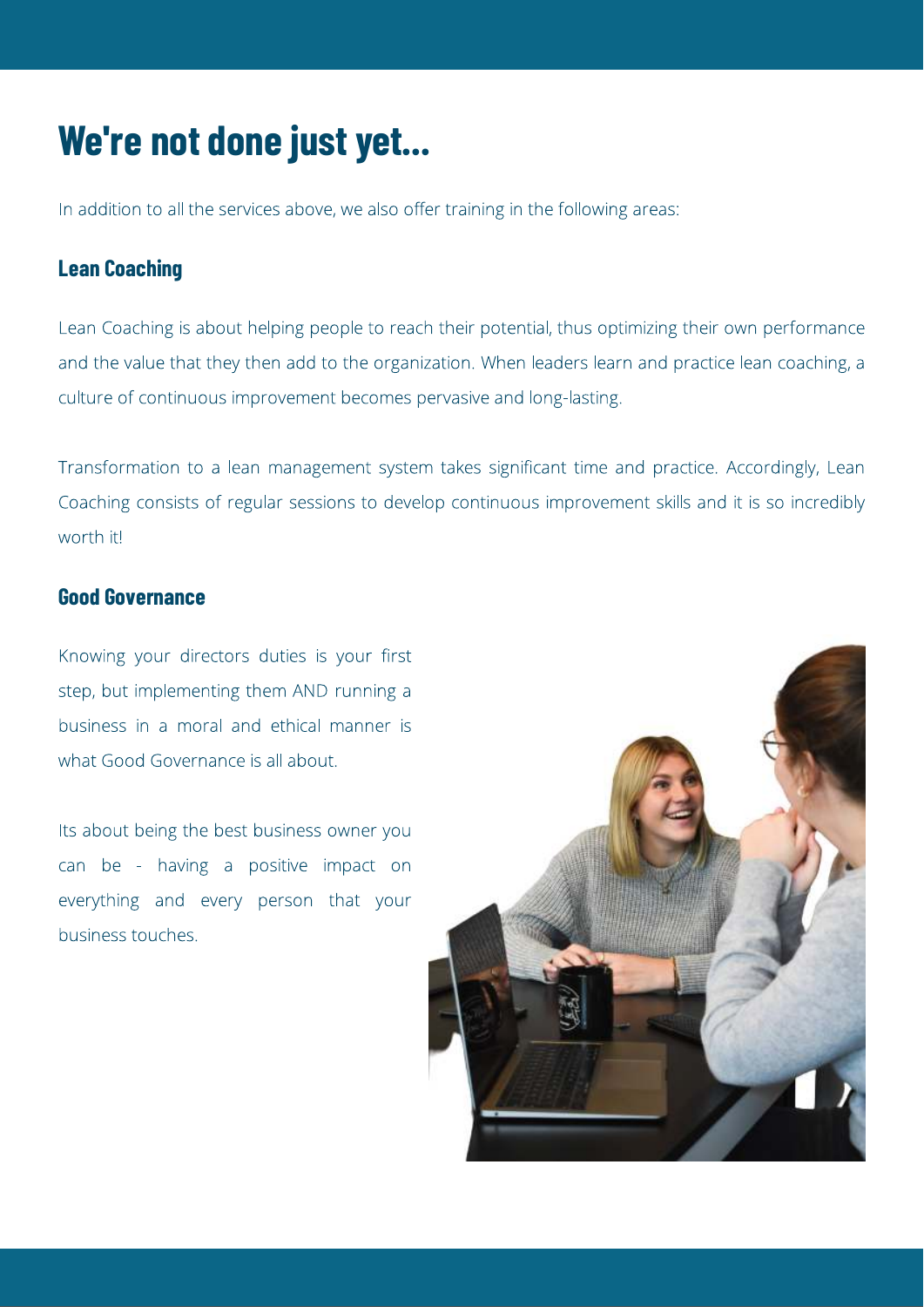#### **Business Building**

If you are brand new to business and finding it all overwhelming, then we can take you through the entire process of creating a business: step by step and principle by principle.

You will learn everything you need to know in order to build a sustainable, strong, growing business that has a positive impact on the world around it.

#### **Burnout Coaching**

Business ownership is hard. Really hard.

78% of new business owners suffer from burnout within one year of opening their business! Seventy eight percent! That's a high percentage.



If you are new to business, we help you build in such a way that you never find out how awful burnout can be. If you are already burning out, then we help you stop and turn around your burnout - and make sure that it never happens again.

It's all about building a business that truly gives you freedom!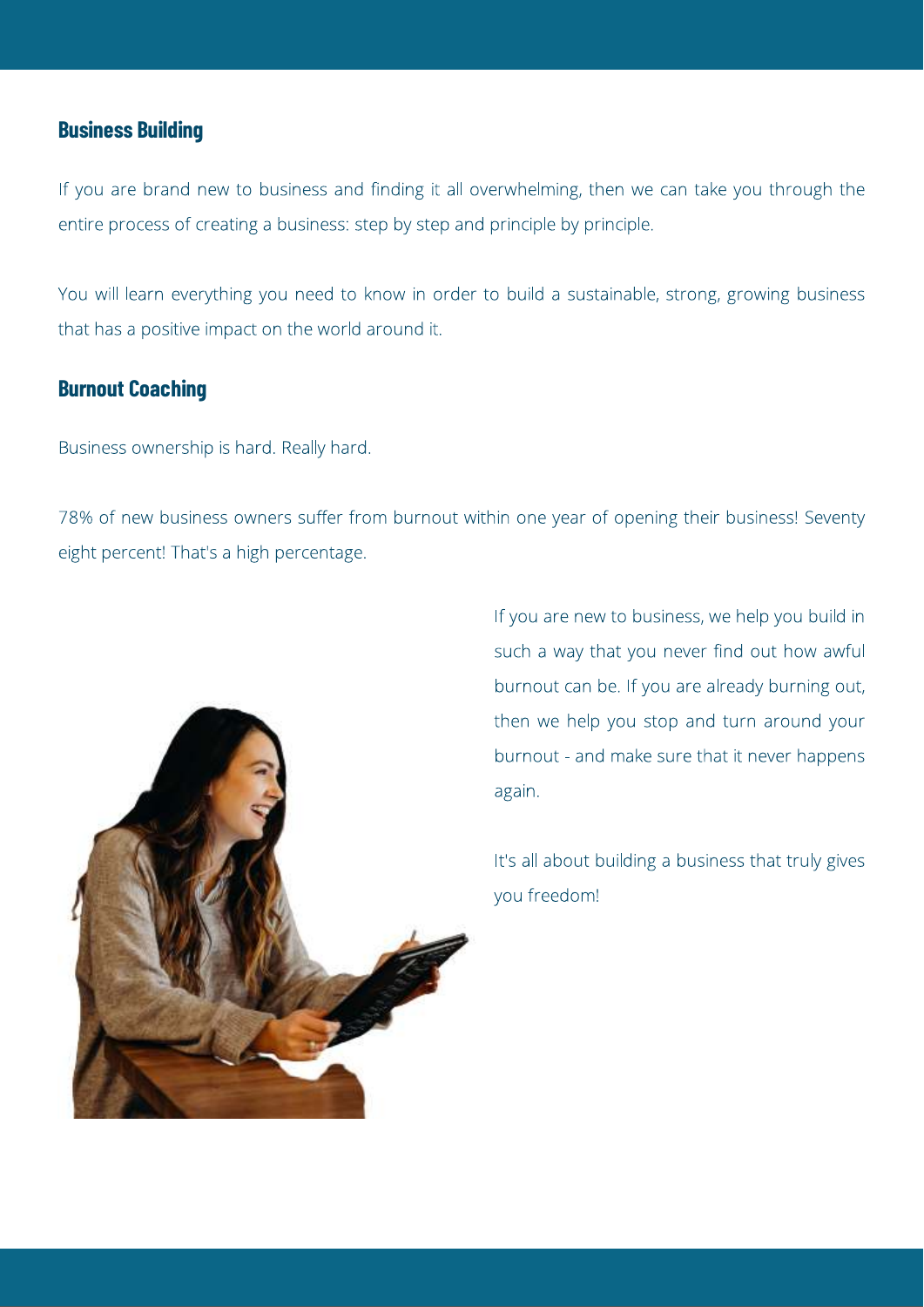#### **And More:**

And because our entire company focus is all about making your life simpler and better, we also have amazing affiliations with other marvelous people who can help you with any of the following:

- Administration (we know some amazing Virtual Assistants!)
- Digital marketing
- Design and photography
- System automation
- Project management
- Coaching and Mentoring

So, no matter what the problem is facing your business right now, please give us a shout and let us know - if we can't fix it ourselves, there is a good chance that we know somebody that can.

Thank you for taking the time to read through our offerings, we hope it means that we can help you make your dreams come true!